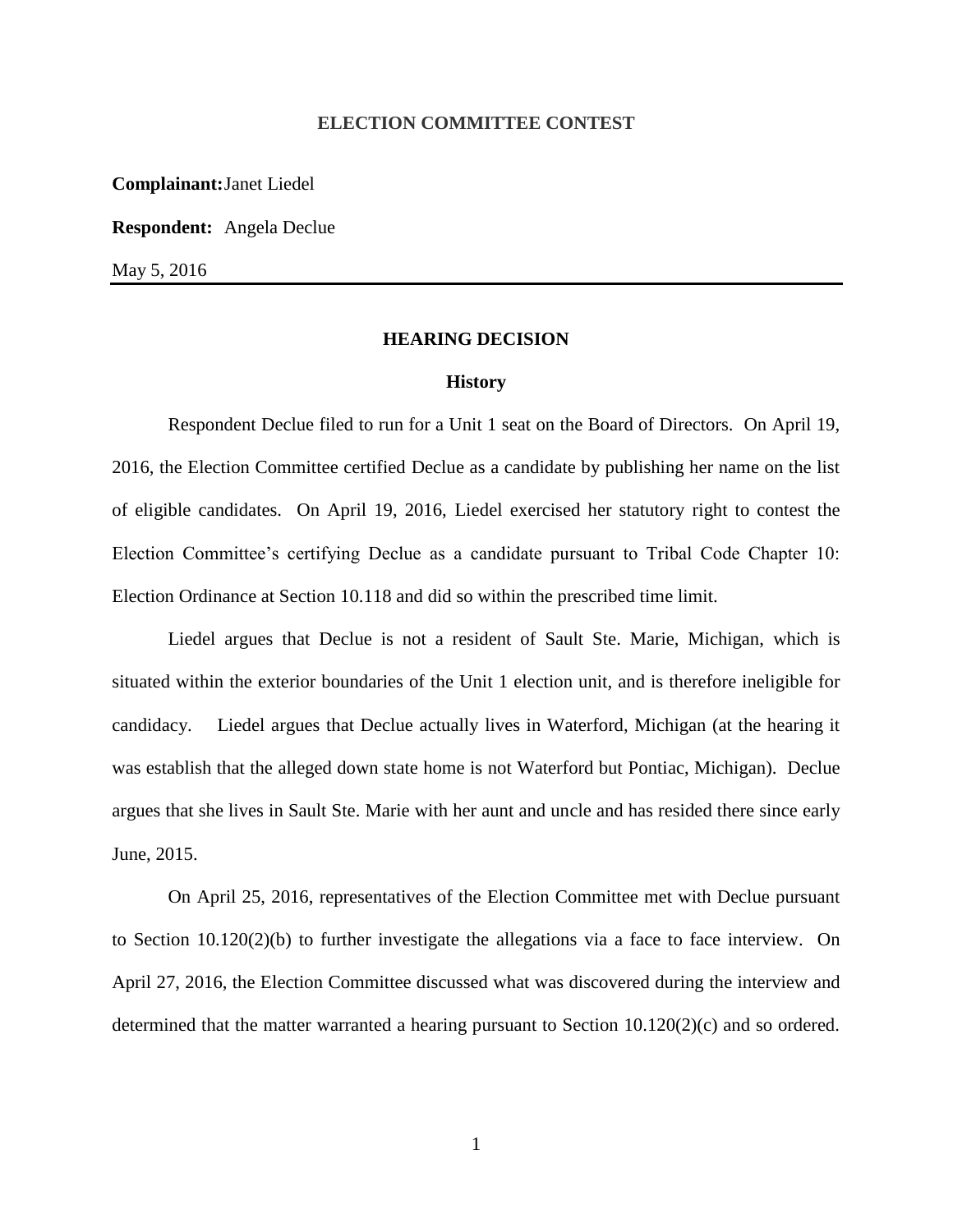The Election Committee held a hearing on the contest in Sault Ste. Marie on May 4, 2016. Present were the Election Committee, the Election Attorney, Liedel and Declue.

## **Decision**

The hearing was conducted pursuant to the Election Committee Hearing Procedures. The hearing was conducted under the presumption that Declue is a resident of Unit 1 and is therefore an eligible candidate and the burden is on Liedel to show by a preponderance of the evidence that Declue is not a resident of Unit 1 and is therefore ineligible for candidacy. That burden was not met and the Election Committee finds that Declue is an eligible candidate

This contest hinges entirely on whether or not Declue is an eligible candidate based on her being a resident of Unit 1 and for being a resident of Unit 1 for one year. Section 10.110(1)(e) states that in order to be eligible for office one must have resided in the applicable election unit for one year prior to the election. Specifically it reads:

> Have established **Residency** within the Election Unit the Candidate seeks to represent, or any Election Unit if seeking the position of Tribal Chairperson, at least **one (1) year prior to the election**. *{Emphasis Added}*

"Residency" is defined at Section 10.103(23) as:

"Residency" shall mean the address at which a Member has his or her **true, fixed home and principal establishment**, and to which he or she has the intention of returning whenever absent. Residency therefore requires two elements: **(a) physical presence in a Unit; and (b) the intent to make that Unit home**. For the purposes of this Election Code, a Member has only one residency, regardless of the number of houses maintained. In determining which of a Member's houses is their true residence, attention must be given to the Member's intent, which requires an examination of the entire course of the Members' conduct. *{Emphasis Added}*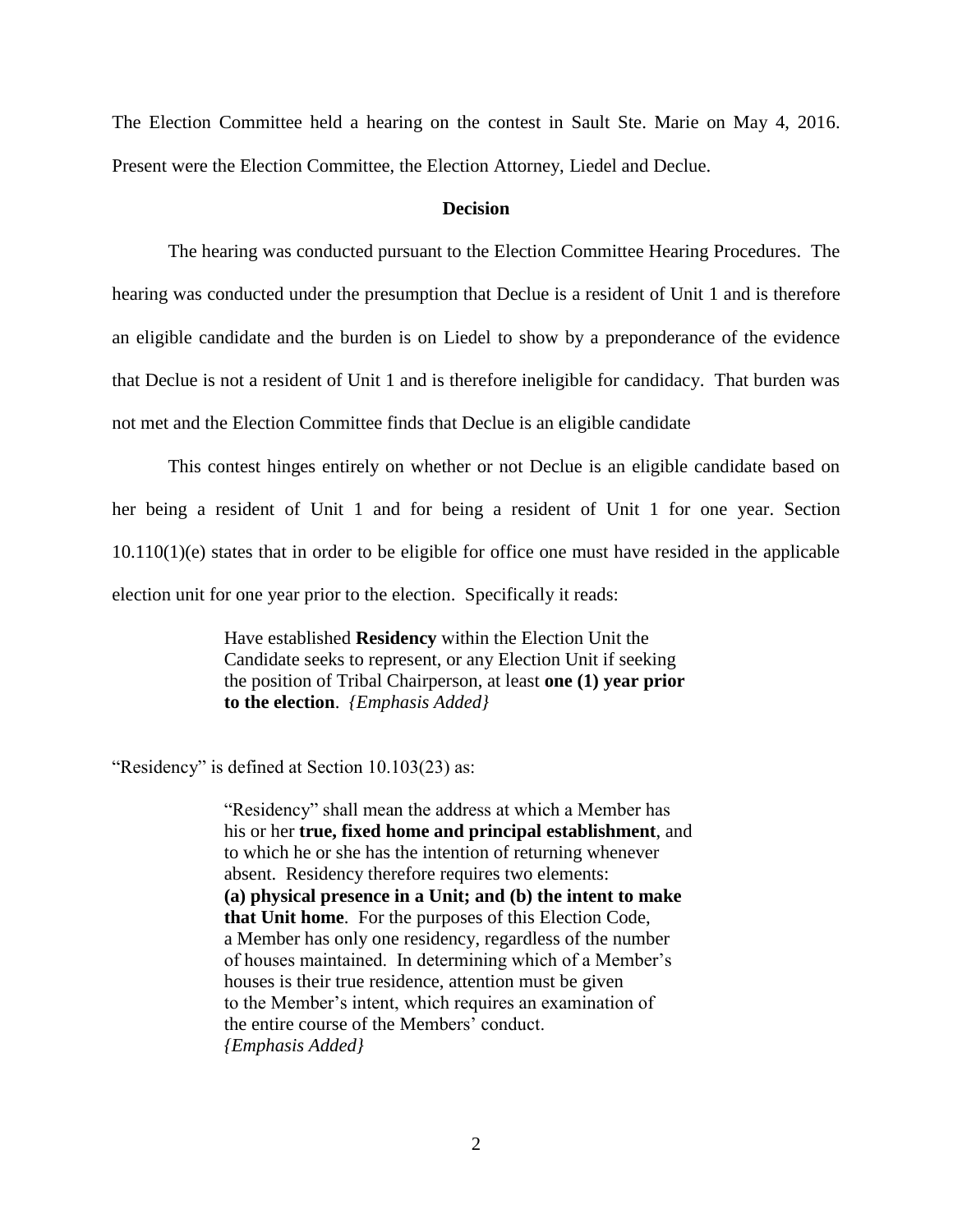In order for Liedel to meet her burden of proof she must show that Declue fails to make it over one of two hurdles or both hurdles. First, Liedel must show that Declue has not resided in Unit 1 for a period of one year. Failing to knock out Declue on that front, Liedel must show that the Sault Ste. Marie address, the home of the aunt and uncle, is not Declue's "true, fixed home and principle establishment" by applying the two elements of presence in the election unit and the intent to make Unit 1 home.

### **One Year Residency In Unit 1**

Liedel has not proven that Declue fails to meet Section  $10.110(1)(e)$ 's requirement that a candidate live in the applicable election unit for one year prior to the election. To be eligible for this 2016 general election Declue must have resided in Unit 1 as of June 23, 2015. The 2016 general election is June 23, 2016 and one year back from that is June 23, 2015. Liedel argues that the trigger date is not June 23, 1025, but rather it is January 29, 2015. Liedel makes the common mistake of assuming the "election" as used in Section 10.110(1)(e) is the start of the election process – meaning the statutory mandated date upon which the Notice of Election is published which is the last Friday in January of an election year. That is a common yet incorrect interpretation of 10.110(1)(e).

Regardless, we examine Declue's residency under Section 10.110(1)(e) and under the June 23, 2015 trigger date out of propriety as Liedel has made statements alleging, and submitted information arguably supporting the same, that over the summer and fall of 2015 Declue was in fact not living in Sault Ste. Marie but was in fact living in Pontiac. These arguments render moot the Liedel's mistaken reliance on the wrong date.

Liedel provides as evidence of Declue's not residing in Unit 1 in contravention of 10.110(1)(e) a series of Facebook post by Declue generally illustrating Declue's presence in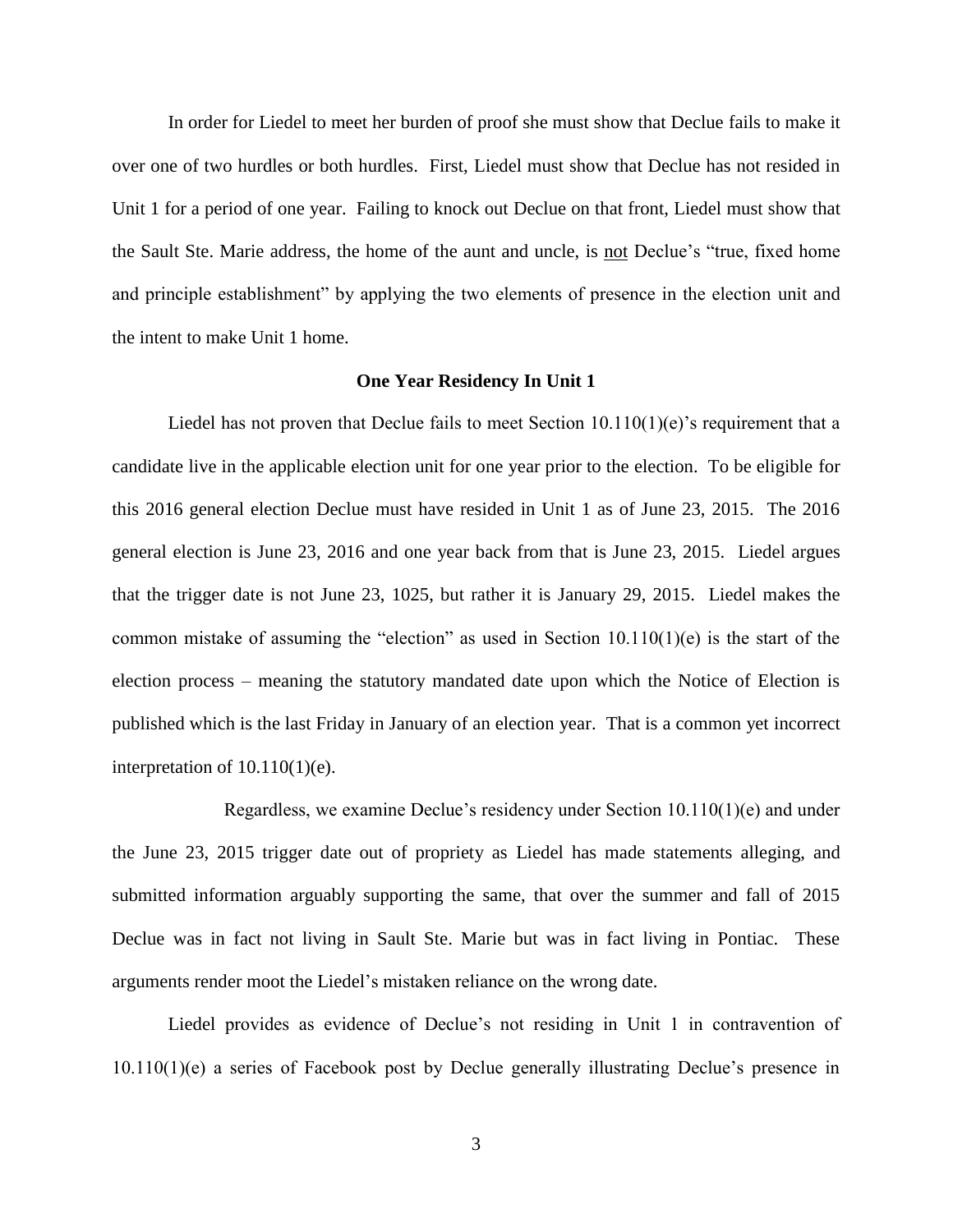Pontiac on a series of dates generally consisting of: (a) six dates over July and August 2015 where the post indicates Declue's presence in Pontiac; (b) a span of perhaps a week or more in February, 2016. Liedel also offers as evidence the March 26, 2014 Roll of Registered Voters for Unit 1 which list Declue's address as her Pontiac address.

To counter this allegation Declue states that she moved to Sault Ste. Marie in early June of 2015 but cannot provide the exact date. Declue provided as a witness Ms. Synett, her aunt, with whom she purports to reside in Sault Ste. Marie. Ms. Synett testified that Declue moved in with her in April of 2015 – being contrary to Declue's statement that she moved north in early June. Declue clarified that she began moving her personal possessions north in April but did not begin her residency until early June. Ms. Synett agreed. Ms. Synett also testified that the Election Committee was engaging in collusion with unnamed parties by investigating Declue's eligibility.

Last, we examined, but were not provided copies of, a number of documents intended to demonstrate Declue's residency in Unit 1 as of early June, 2015. These will be discussed in greater detail below but one of these documents in particular is of importance here. Declue provided her driver's license and her voter registration card which both indicated that she change her address from Ponitac to Sault Ste. Marie in early June of 2015.

We are unconvinced that Declue's sporadic presence in Pontiac as evidenced by the Facebook posts is enough to meet the burden of proof required to show that Declue in fact did not establish residency in Unit 1 before June 23, 2015. Nothing in Ch. 10 prohibits a person from visiting their historic - lifelong home or spending sporadic lengths of time there.

4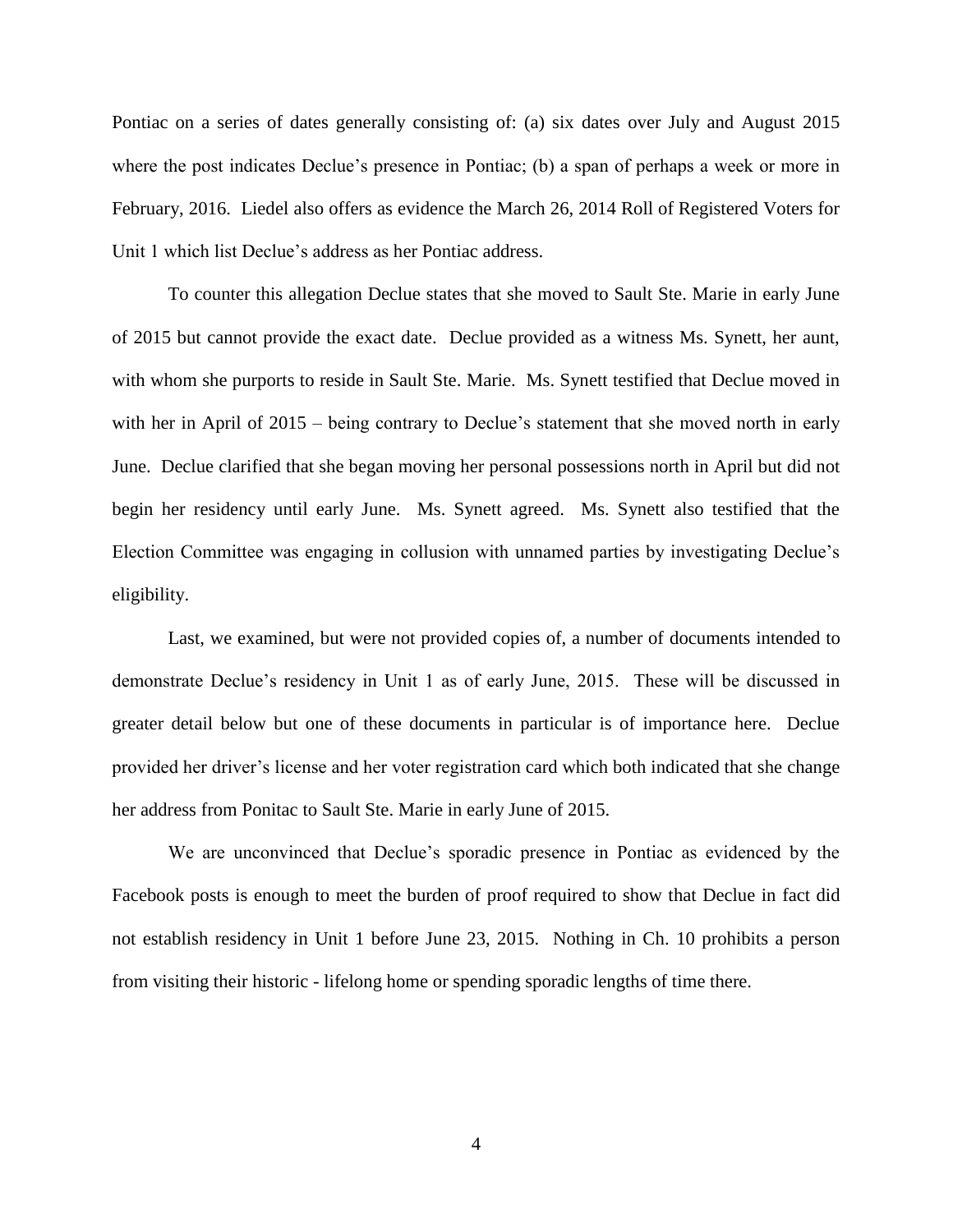## **Residency**

Liedel must show Declue's Unit 1 address is not her "true, fixed home and principle establishment" by applying Section 10.103(23)'s two elements; presence in the election unit and the intent to make Unit 1 home. Liedel must prove by a preponderance of the evidence that Declue does not have physical presence in Sault Ste. Marie and that Declue has no intention of making the Sault Ste. Marie her home.

By way of evidence Liedel relies on the same Facebook screen grabs discussed above wherein Declue states in some way that she in is the Pontiac area. The best piece of evidence supporting Liedel is a July 9, 2015, where Declue discusses getting verbally accosted by her cat upon her arrival "home" in Pontiac due to the cat missing her over her long absence. We find this unconvincing as home can mean so many things to so many people – even more so when one uses the term home in referring to the place one was born and raised. We do not find this single use indicative of anything. The remaining Facebook posts offer only less persuasive evidence.

In response Declue admitted that she does in fact on occasion return to Pontiac to help care for a grandson, returned for an illness in the family, returns every two months for medical attention and returns on occasion for other matters and we presume these visits correspond with the Facebook posts.

Declue allowed us to review (no copies were provided) an array of receipts and other documents that indicate her presence in Sault Ste. Marie going back to June of 2015. These include her driver's license, Michigan voter registrant, jury duty summons in Tribal Court, various shopping and gas receipts, auto insurance, receipts accounting for her own cable line into her aunt and uncles home, ATM withdrawals and other such material. Declue indicated that she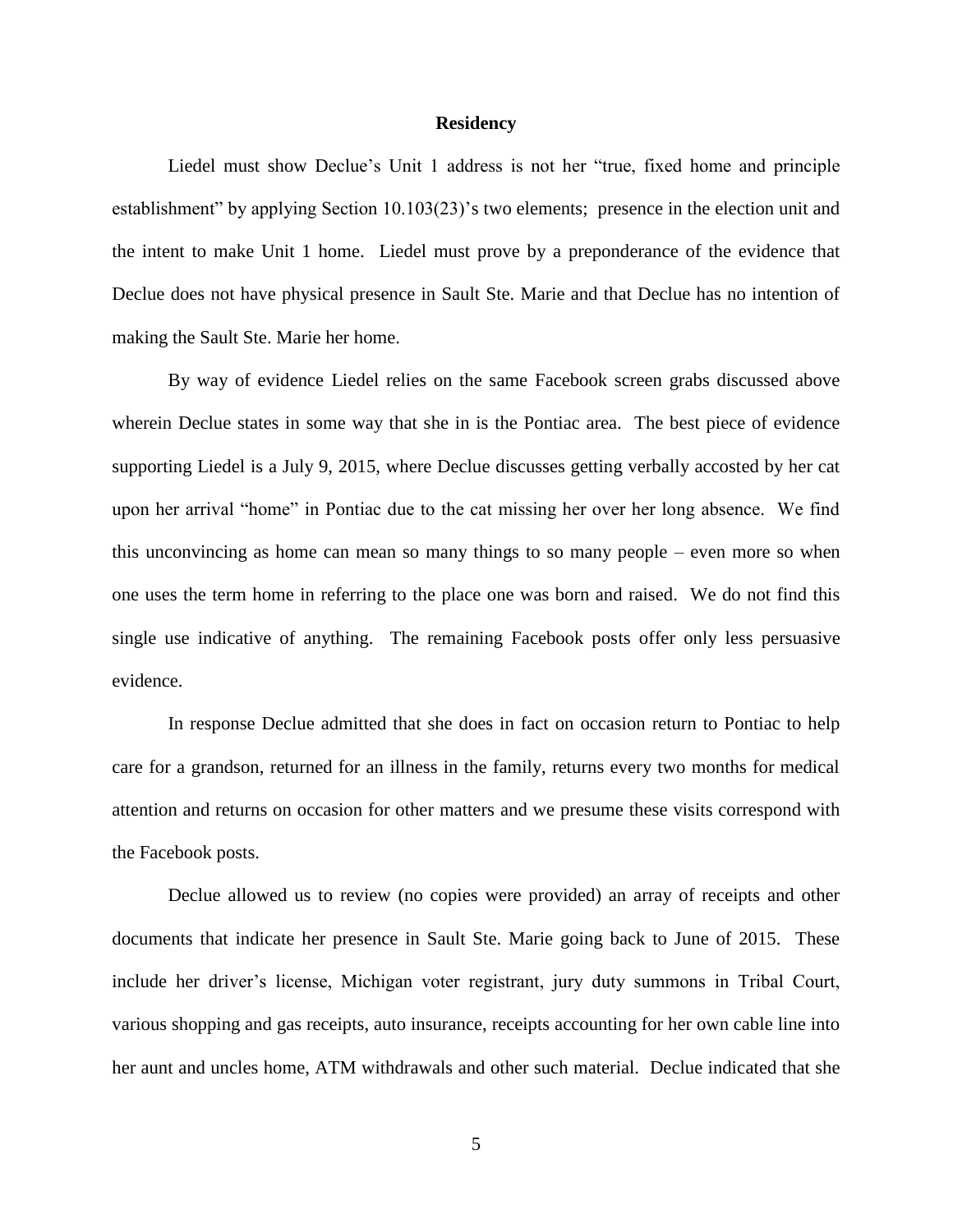filed her 2015 taxes jointly with her husband who lives in Pontiac and from whom she is separated. This does not give us any concern. We note that Declue's Pontiac address remains listed on her health care related paperwork for what are described as Medicaid purposes. We admit that it gives us pause that Medicaid may be under the false impression that Declue still lives in Pontiac but that is an issue between Declue and the applicable state and Federal agencies and has no bearing on where Declue lives for purposes of Ch. 10.

On another front Declue's own words give the Election Committee pause. Declue readily admits that she moved to Sault Ste. Marie so that she could run for the Board of Director's and if she loses she is going "home" or "going back to Pontiac". These statements were made at the hearing and at the April 25th interview. While we certainly appreciate the honesty the statements due create a conundrum when weighed against the two elements used to determine residency. We are satisfied that Declue has had a physical presence here, for at least one year, and Liedel has offered nothing to counter that; however, we find it difficult to so easily dismiss the second element in 10.103(23) – that Declue must have the intent to make Sault Ste. Marie her home - her "true, fixed home and principle establishment."

We begin by discussing what "true, fixed home and principle establishment" means. Webster's Third International Dictionary defines home as one's principle place of residence. Research on what home or principle place of residence means or what home means reveals endless results. The Internal Revenue Service doesn't even have a statutory definition and instead relies on a regulatory definition which states that "a tax payer's principle residence depends on all the facts and circumstances." *I.R.C. Section 121.* The average person may well define home as where the heart is. It is a horribly ambiguous word that can cause great disagreement when placed in a legal context. Thus in order to reach a decision point we properly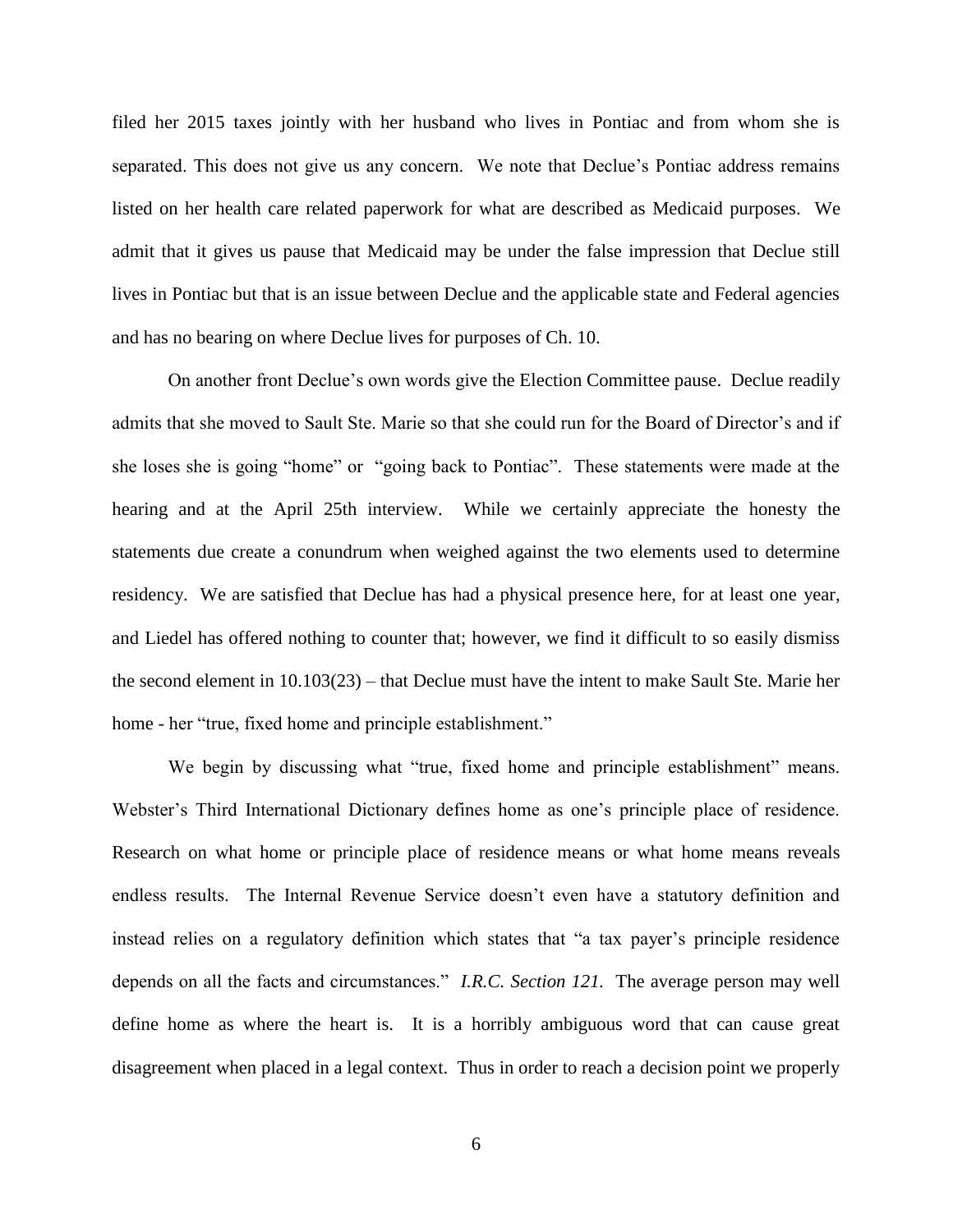rely on the second element and simply ask if Declue had and has the intent to live in Sault Ste. Marie keeping in mind that we must presume that Declue had and has such intent and that Liedel carries the burden of showing that Declue did not have and does not have such intent.

Liedel has offered nothing by the way of evidence and has made no argument that Declue has no intent to make Sault Ste. Marie her home. Regardless, propriety demands that we not ignore Declue's statement of her reason for moving Unit 1 and her belief that she will leave if she does not win. That then is the evidence that we must apply to the second element.

What we know of Declue's intent is only what she has admitted and we take her at her word. So the question is whether her intent to vacate Unit 1 upon a possible election loss in the future means that she has no intent to make Unit 1 home. Does it mean that Unit is by default not her true, fixed home and principle establishment? Nothing in Section 10.103(23) requires any kind of permanency. Section 10.103(23) does not say that the "true, fixed home and principle establishment" must be perpetual, lasting, enduring or long term. Is this an omission or is this something we are to read in to the definition?

Interestingly, Section 10.103(24) which defines a "Resident" for purposes of becoming a registered voter may help answer that question. It states:

> "Registered" shall mean those Members of the Tribe who maintain a **permanent** Residency within the Service Area. *{Emphasis Added}*

Here the use of the word permanent indicates a clear intent by the tribe that in order to be a registered voter you must permanently live in that election unit (acknowledging other applicable Ch. 10 sections on the matter). If we import the word permanent onto our definition of a "true, fixed home and principle establishment" the answer becomes quite clear – Declue is out as she has admitted that she no intention of this being her permanent home. But that is not what our